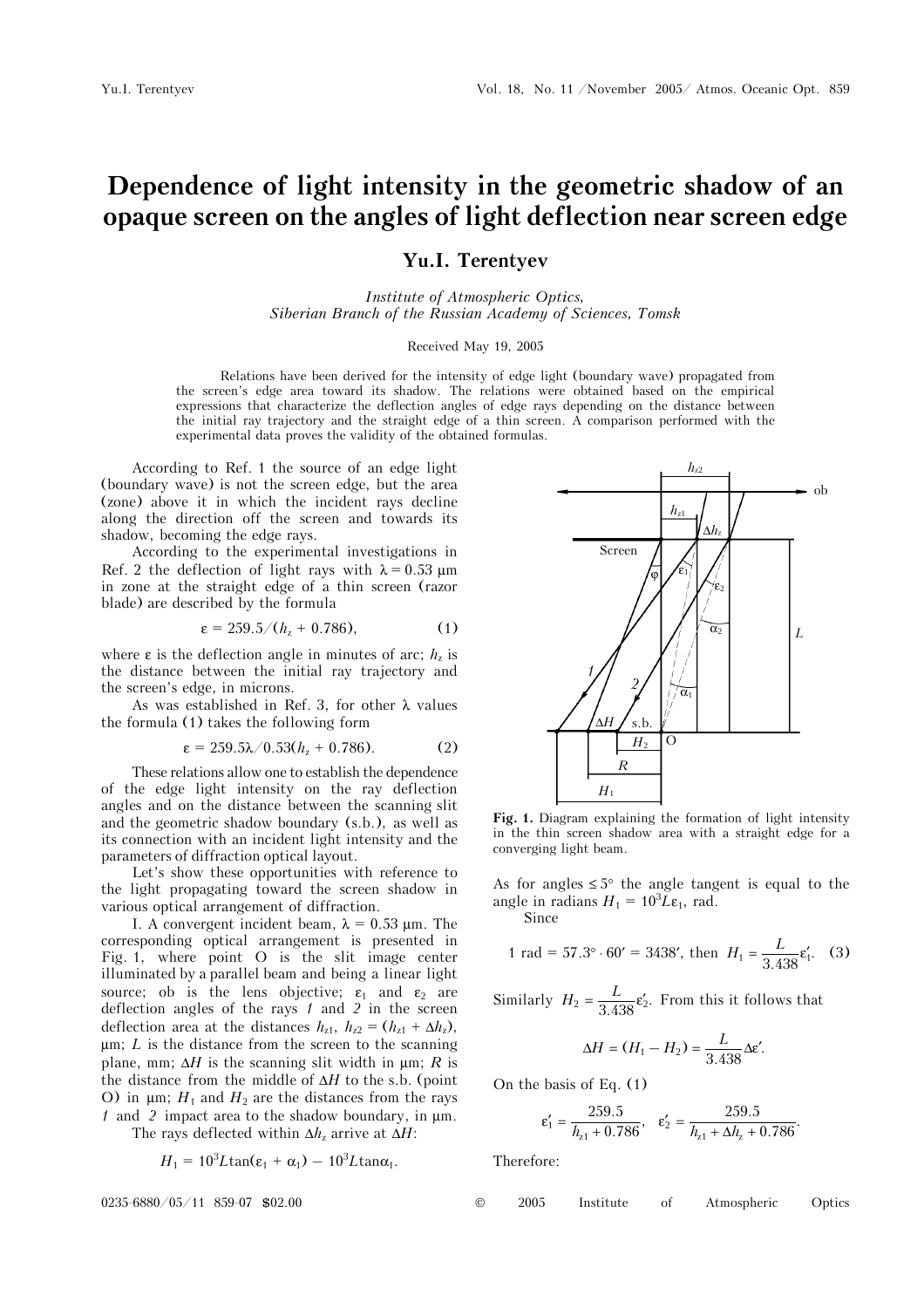$$
\Delta \varepsilon' = \frac{259.5 \Delta h_z}{(h_z + 0.786)(h_z + \Delta h_z + 0.786)},
$$

where  $h_{7} = h_{71}$ . Then

$$
\Delta H = \frac{75.48L\Delta h_z}{(h_z + 0.786)(h_z + \Delta h_z + 0.786)}.
$$

Hence

$$
h_{z} = -\frac{(1.572 + \Delta h_{z})}{2} +
$$

$$
+\sqrt{\frac{(1.572+\Delta h_z)^2}{4}+\left(\frac{75.48L}{\Delta H}-0.786\right)\Delta h_z-0.6177}.\hspace{0.2cm}(4)
$$

According to Eqs. (3) and (1)

$$
H = H_1 = \frac{75.48L}{(h_z + 0.786)};
$$
 (5)

$$
h_z = \left(\frac{75.48L}{H} - 0.786\right). \tag{6}
$$

According to Eqs. (4) and (6)

$$
\left(\frac{75.48L}{H} - 0.786\right) = -0.786 - 0.5\Delta h_z +
$$

$$
+\sqrt{0.25(1.572 + \Delta h_z)^2 + \left(\frac{75.48L}{\Delta H} - 0.786\right)\Delta h_z - 0.6177}.
$$

Having re-arranged the equality, we obtain

$$
\Delta h_z = \frac{75.48L\Delta H}{H^2 - H\Delta H};\tag{7}
$$

$$
H=(R+0.5\Delta H),
$$

therefore

$$
\Delta h_z = \frac{75.48L\Delta H}{R^2 - 0.25\Delta H^2}.
$$
 (8)

Let  $\varphi$  denote the angle between the lines, passing through the screen edge in the center of Δ*H* and point O.

As

$$
\varphi(\min) = \frac{R}{10^3 L} 3438 = \frac{3.438R}{L},
$$
then  $R^2 = \frac{\varphi^2 L^2}{3.438^2}$  and

$$
\Delta h_z = \frac{75.48\Delta H}{0.0845\varphi^2 L - 0.25\Delta H^2 / L}.
$$
 (9)

In experiments with a convergent beam<sup>4</sup> at  $L =$  $= 21.9$  mm,  $\Delta H = 36$  µm have been established, that the edge fluxes propagating toward the shadow area and to the opposite side have approximately equal values, and the intensity in them at  $\varphi \geq 15'$  varies proportional to  $\varphi^{-2}$  and  $R^{-2}$ . (At smaller  $\varphi$  the intensity variation was not investigated because direct rays penetrate the scanning slit at small *R*).

Let  $\Delta \Phi_i$  denote the flux incident on  $\Delta h_{\rm z}$  its intensity is  $I_{i,s}$ , and the flux propagating from  $\Delta h_z$ toward the screen shadow as  $\Delta \Phi_{sh}$ , its intensity is  $I_{sh.s.}$ As  $\Delta \Phi_{sh} = 0.5 \Phi_i$ , then  $I_{sh.s} = 0.5 I_{i.s}$ . In the scanning plane  $\Delta \Phi_{sh}$  will be distributed over  $\Delta H$ .

Hence, the edge light intensity in a shadow area at the distance  $L$  from the screen is  $I_{\text{sh,l}} =$  $= 0.5I_{1s}\Delta h_z/\Delta H$ . Substituting instead of  $\Delta h_z$  its values determined by formulas (8) or (9), we shall obtain, respectively,

$$
I_{\text{sh.1}} = 0.5 \frac{75.48 L I_{\text{i.s}}}{R^2 - 0.25 \Delta H^2},\tag{10}
$$

$$
I_{\text{sh.1}} = \frac{75.48 I_{\text{i.s}}}{0.0845 \varphi^2 L - 0.25 \Delta H^2 / L}.
$$
 (11)

In Table 1 the calculated results on  $I_{\text{sh.}l}/I_{\text{i.s.}}$ (Eq. (10)), Δ*h*z (Eq. (7)), *H* (Eq. (5)), *R*, ε (Eq. (1)), ϕ, *I*sh.l.*i*/*I*sh.l.0, (*R*0/*Ri*)2 for *L* = 21.9 mm and  $\Delta H = 20 \mu \text{m}$  are presented for various  $h_z$ . From the comparison of  $I_{\text{sh.l.}i}/I_{\text{sh.l.}0}$  with  $(R_0/R_i)^2$  it is evident, that for  $\varphi \geq 15' I_{\text{sh.1}}$  is inversely proportional to  $R^2$ , as well as in the above-mentioned experiments. On the basis of Eq. (10) the disturbance of the given dependence occurs and it becomes stronger as  $R^2$ approaches 0.25Δ*H*<sup>2</sup> .

Table 1. The dependence of light intensity in the screen shadow area on  $R$  at various values of  $h_z$ 

| #              | $h_{\rm z}$<br>$\mu$ m | Н,<br>μm | R,<br>$\mu$ m | ε,<br>min | $\Delta h_z$<br>$\mu$ m | $\frac{I_{\text{sh.l}}}{I} \cdot 10^3$<br>$I_{\rm i.s}$ | $I_{\mathrm{sh.l.}i}$<br>$I_{\text{sh.l.0}}$ | $\sqrt{2}$<br>$R_0$<br>$\overline{R_i}$ | φ,<br>min | $R_0$<br>$I_{\text{sh.l.}i}$<br>$R_i$<br>$I_{\rm sh,1,0}$ |
|----------------|------------------------|----------|---------------|-----------|-------------------------|---------------------------------------------------------|----------------------------------------------|-----------------------------------------|-----------|-----------------------------------------------------------|
| $\theta$       | 2                      | 593.33   | 583.33        | 93.14     | 0.0971                  | 2.425                                                   |                                              |                                         | 91.57     |                                                           |
| 1              | 5                      | 285.69   | 275.69        | 44.85     | 0.4355                  | 10.885                                                  | 4.4886                                       | 4.477                                   | 43.28     | 1.0025                                                    |
| $\overline{2}$ | 10                     | 153.26   | 143.26        | 24.06     | 1.6188                  | 40.47                                                   | 16.6886                                      | 16.58                                   | 22.5      | 1.0065                                                    |
| 3              | 15                     | 104.71   | 94.71         | 16.44     | 3.727                   | 93.17                                                   | 38.4206                                      | 37.931                                  | 14.87     | 1.0129                                                    |
| $\overline{4}$ | 20                     | 79.53    | 69.53         | 12.48     | 6.984                   | 174.595                                                 | 71.998                                       | 70.3937                                 | 10.91     | 1.0227                                                    |
| 5              | 25                     | 64.11    | 54.11         | 10.06     | 11.693                  | 292.325                                                 | 120.546                                      | 116.239                                 | 8.49      | 1.037                                                     |
| 6              | 30                     | 53.69    | 43.69         | 8.43      | 18.274                  | 456.85                                                  | 188.392                                      | 178.233                                 | 6.86      | 1.057                                                     |
| 7              | 35                     | 46.19    | 36.19         | 7.25      | 27.326                  | 683.1                                                   | 281.69                                       | 259.783                                 | 5.68      | 1.0843                                                    |
| 8              | 40                     | 40.53    | 30.53         | 6.36      | 39.735                  | 993.38                                                  | 409.641                                      | 365.09                                  | 4.79      | 1.122                                                     |
| 9              | 45                     | 36.1     | 26.1          | 5.67      | 56.866                  | 1421.66                                                 | 586.25                                       | 499.393                                 | 4.1       | 1.174                                                     |
| 10             | 55                     | 29.63    | 19.63         | 4.65      | 115.843                 | 2896.1                                                  | 1194.26                                      | 882.93                                  | 3.08      | 1.353                                                     |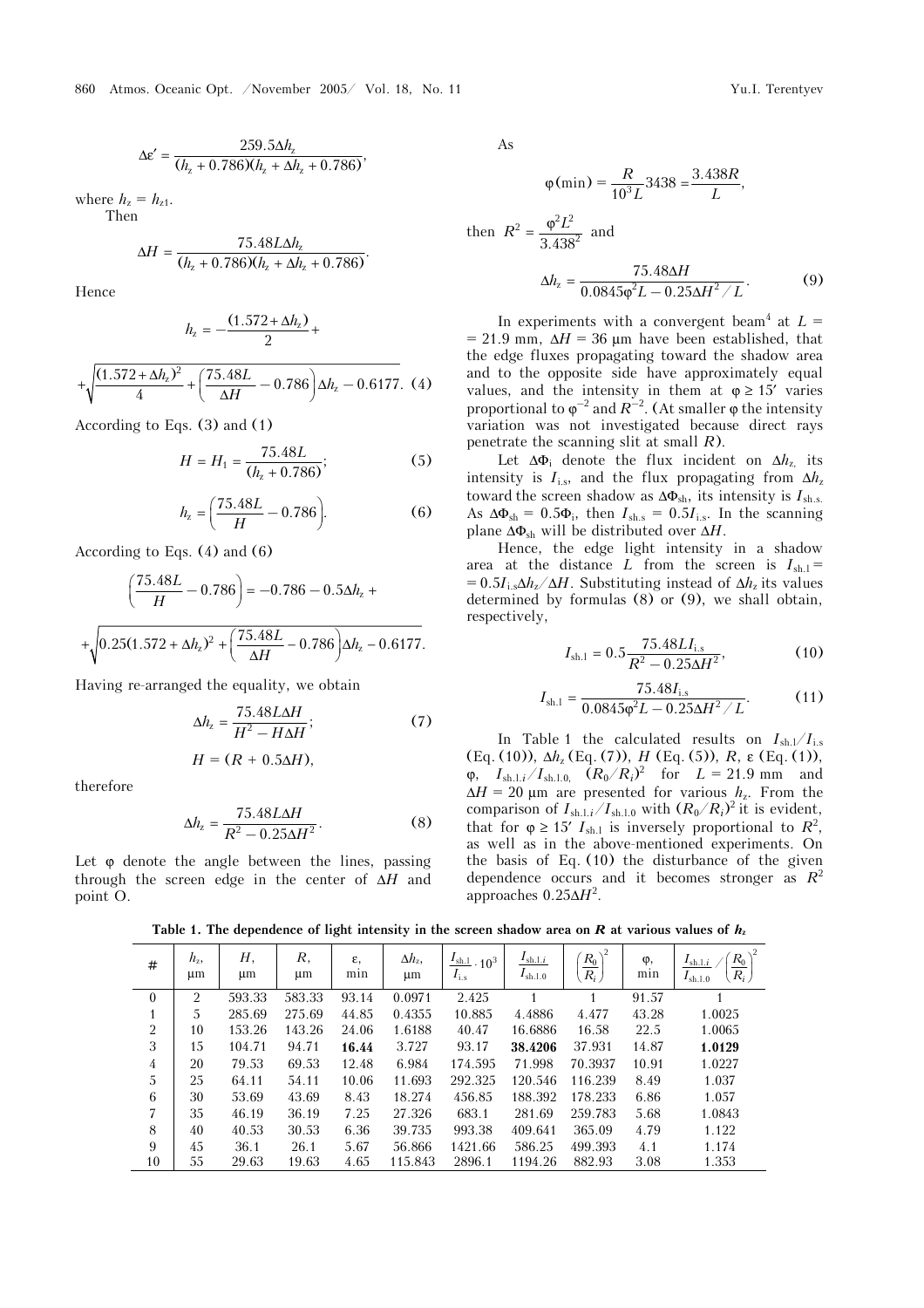The impossibility of infinite increase of  $I_{\text{sh.l}}$ following from Eq. (10) at  $R^2 \rightarrow 0.25 \Delta H^2$  in real conditions is explained by that as it follows from Eq. (8)  $\Delta h_z \rightarrow \infty$  is needed whereas its maximum value is equal to the beam half-width in the screen plane minus  $h_{\rm z}$ .

This singularity is impossible in principle and it apparently shows the violation of relation (1) at large values of  $h_z$  and small values  $R = (H - 0.5\Delta H)$ , related by Eq. (6).

II. An edge light in the screen shadow area at a divergent beam;  $\lambda = 0.53$  µm.

In the corresponding diagram (Fig. 2) *s*′ is the linear light source;

$$
R = \left(H_1 - h_{z1} \frac{L+l}{l} - 0.5\Delta H\right);
$$
\n
$$
\Delta H = \left(H_1 - H_2 + \Delta h_z \frac{L+l}{l}\right),
$$
\n(12)

where *L* and *l* are in mm; *R*,  $H_1$ ,  $H_2$ ,  $\Delta H$ ,  $h_z$ ,  $\Delta h_z$  are still in μm;

$$
H_1 = (H'_1 + H'_1) = \left[10^3 L(\varepsilon_1 - \alpha_1), \text{rad} + 10^3 L \alpha_1, \text{rad}\right] =
$$

$$
= L \frac{\varepsilon'_1}{3.438}.
$$



**Fig. 2.** Diagram explaining the formation of light intensity in the screen shadow for a diverging beam.

Similarly

$$
H_2 = L \frac{\varepsilon_2'}{3.438}.
$$

In that case

$$
\Delta H = \left(\frac{L}{3.438} \Delta \varepsilon' + \Delta h_z \frac{L+l}{l}\right).
$$

Since, according to the above,

$$
\Delta \varepsilon' = \frac{259.5 \Delta h_z}{(h_z + 0.786)(h_z + \Delta h_z + 0.786)},
$$

where  $h_z = h_{z1}$ ,

$$
\Delta H = \left[ \frac{75.48 L \Delta h_z}{(h_z + 0.786)(h_z + \Delta h_z + 0.786)} + \Delta h_z \frac{L + l}{l} \right].
$$

Re-arranging this equality, we shall express  $h<sub>z</sub>$  in terms of  $\Delta h_i$ :

$$
h_z = \left[ -0.5(1.572 + \Delta h_z) + \sqrt{0.25(1.572 + \Delta h_z)^2 - 0.786(\Delta h_z + 0.786) + \frac{75.48Ll\Delta h_z}{\Delta Hl - \Delta h_z(L+l)}} \right].
$$
\n(13)

Assuming the right-hand parts of Eqs. (6) and (13) equal, we obtain after the transformation that

Δ = *h*<sup>z</sup>

$$
\Delta H_z =
$$
  
=  $\left[ -0.5 \left( \frac{75.48L}{H} + \frac{Hl}{L+l} - \frac{\Delta Hl}{L+l} \right) + \sqrt{A^2 + \frac{75.48L\Delta Hl}{H(L+l)}} \right],$  (14)

where

$$
A=0.5\bigg(\frac{75.48L}{H}+\frac{Hl}{L+l}-\frac{\Delta Hl}{L+l}\bigg).
$$

As shown above, the intensity of edge light propagating to the screen shadow area, in the scanning plane is

$$
I_{\rm sh.1}=0.5I_{\rm i.s}\Delta h_{\rm z}/\Delta H.
$$

As in the scanning plane the intensity of incident light without a screen in the light beam is

 $I_{i,1} = I_{i,s} \frac{l}{l+1},$ 

$$
then
$$

$$
I_{\text{sh.l}} = 0.5 \frac{\Delta h_z}{\Delta H} \frac{(L+l)}{l} I_{\text{i.l}}.\tag{15}
$$

Replacing in Eq. (15)  $\Delta h_z$  by its value from Eq. (14), we obtain the expression for light intensity in the shadow area, describing the relation of  $I_{\text{sh.1}}$  to the incident light intensity, parameters of the diffraction optical layout, the Δ*H* quantity at various values of *H*:

$$
I_{\text{sh.1}}/I_{\text{i.1}} =
$$
\n
$$
= \left[ -0.5 \left( \frac{75.48L}{H} + \frac{Hl}{L+l} - \frac{\Delta Hl}{L+l} \right) + \sqrt{A^2 + \frac{75.48L\Delta Hl}{H(L+l)}} \right] \times \frac{0.5(L+l)}{\Delta Hl},
$$
\n(16)

where  $H$  is determined by expression  $(5)$ .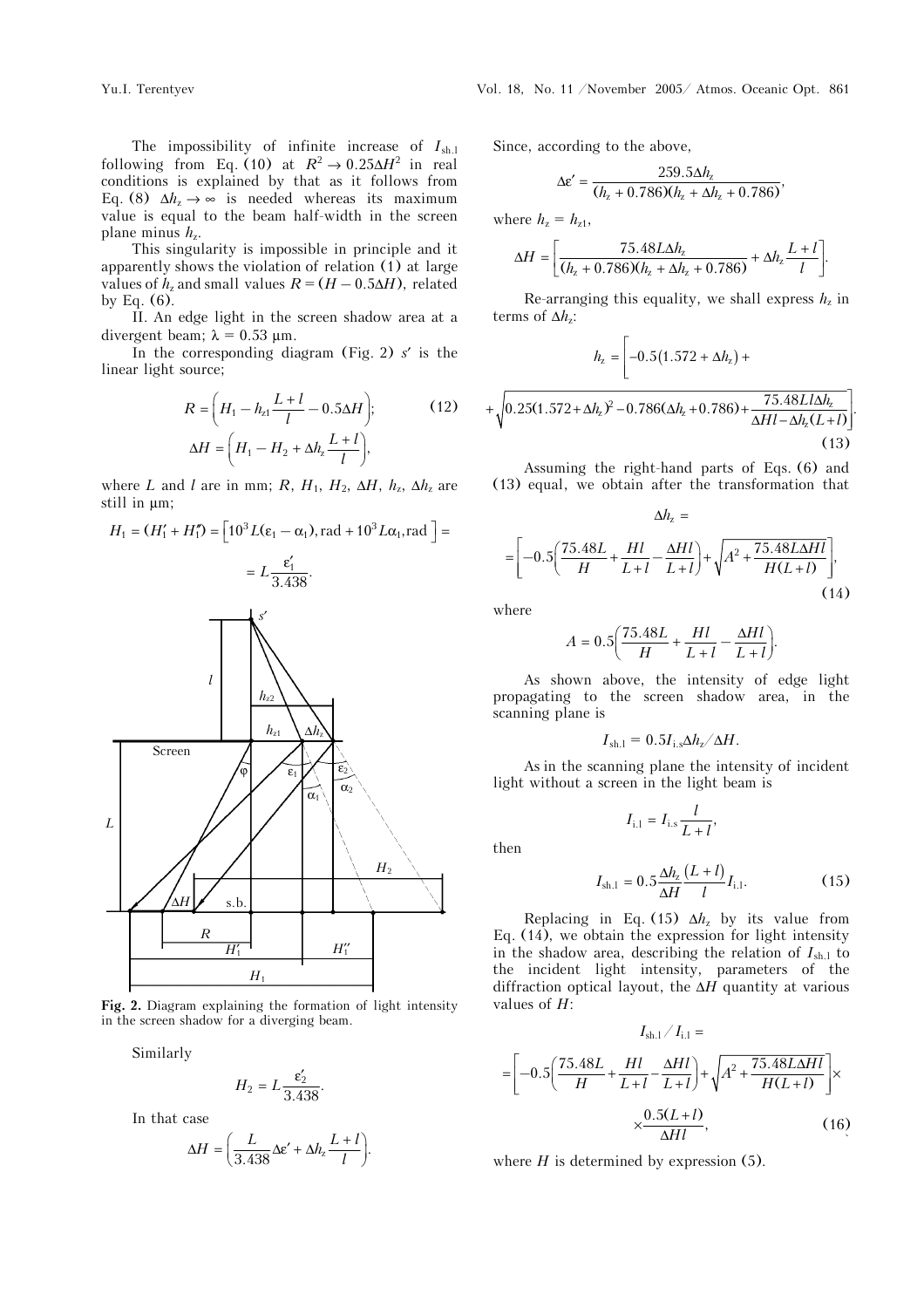In contrast to *R,* the *H* parameter has no general reference point. To pass from  $H$  to  $R$ , we shall replace in Eq. (12)  $h_{z1} = h_z$  by its value from Eq. (6). As a result we shall obtain the relation

$$
R = \left[ H - 0.5\Delta H - \left( \frac{75.48L}{H} - 0.786 \right) \frac{L + l}{l} \right].
$$
 (17)

From formula (17) we have

$$
H = \left[ 0.5 \left( R + 0.5\Delta H - 0.786 \frac{L+l}{l} \right) + \sqrt{B^2 + 75.48L \frac{L+l}{l}} \right],
$$
\n(18)

where

$$
B = 0.5 \bigg[ R + 0.5 \Delta H - 0.786 \frac{L + l}{l} \bigg].
$$

From Eqs. (6) and (12), in the case of  $R = 0$  we have:

$$
h_z = -0.5 \left( \frac{0.5\Delta Hl}{L+l} + 0.786 \right) +
$$
  
 
$$
+\sqrt{C^2 + \frac{(75.48L - 0.393\Delta H)l}{L+l}},
$$
 (19)

where

$$
C = 0.5 \left( \frac{0.5 \Delta Hl}{L + l} + 0.786 \right).
$$

In Table 2 the values of *H*,  $\Delta h_z$ ,  $I_{\text{sh},1}/I_{\text{i},1}$ , *R* are given, being calculated by Eqs. (5), (14), (16), and (17) at  $l = 12$  mm;  $L = 100$  mm;  $\Delta H = 20$  µm for various values of  $h_z$ , and also the values of the  $\varphi$ angle, determined from the relation of  $tan \varphi = R/L$ . It follows, that the actual light intensity at shadow boundary  $(R = 0)$  is equal to 0.25 of the incident light intensity  $(I_{\text{sh.}l}/I_{\text{i.}l} = 0.2534)$ . According to the quantities close to unity  $\left\langle \sinh I_{\rm 2} \right\rangle / \left\langle H_0 \right\rangle^2$ sh.l.0  $\frac{i}{\pi}$  /  $\frac{H_0}{H}$  , *i*  $I_{\mathrm{sh.l.}i}$  *I*  $H$  $\frac{I_{\text{sh.l.}i}}{I_{\text{sh.l.}0}} / \left(\frac{H_0}{H_i}\right)^2$ , the light intensity in the screen shadow in the case of a

divergent incident beam is inversely proportional to *H*<sup>2</sup> at ε ≥ 45', i.e. at greater threshold value of ε, than for the case of a convergent beam. The inversely proportional dependence of  $I_{\text{sh.l}}$  on  $R^2$  occurs even at a larger ε.

In Table 3 the experimental and calculated by Eq. (16) values of the relative light intensity in the screen shadow area  $I_{\text{sh.l.s}}/I_{\text{s,b.s}}, I_{\text{sh.l}}/I_{\text{i,l}}$  at  $R = H_{\text{max1}}$ are given (*s*′ is the slit image width being a linear light source, when a beam is convergent, or the slit width in the focus of a lens making beam parallel;  $t_s$ is the scanning slit width;  $I_{\text{s,b.s}} = I_{\text{i,l}}$  at s.b.,  $H_{\text{max1}}$  is the distance from  $max<sub>1</sub>$  to s.b. in the diffraction pattern from the screen with a straight edge, determined according to Ref. 5 by the formula

$$
H_{\max_1} = \frac{h_{z}(L+l)}{l} + \sqrt{\frac{0.5\lambda L(L+l)}{l}}.
$$

**Table 2. The variation of light intensity in the screen shadow for the case of a divergent incident beam** 

| #        | $h_{z}$<br>μm | Н.<br>μm | R.<br>μm | ε,<br>min | $\Delta h_z$<br>μm | $I_{\text{sh.}1}$<br>$10^{3}$<br>$I_{1,1}$ | $I_{\text{sh.l.}i}$<br>$I_{\text{sh.l.0}}$ | $H_0$<br>$H_i$ | $R_0$<br>$R_i$ | φ,<br>min | $H_0$<br>$I_{\text{sh.l.}i}$<br>$H_i$<br>$I_{\text{sh.}1.0}$ |
|----------|---------------|----------|----------|-----------|--------------------|--------------------------------------------|--------------------------------------------|----------------|----------------|-----------|--------------------------------------------------------------|
| $\theta$ |               | 2709.26  | 2680.6   | 93.14     | 0.0205             | 4.783                                      |                                            |                |                | 92        |                                                              |
|          |               | 1304.53  | 1247.86  | 44.85     | 0.0863             | 20.134                                     | 4.2094                                     | 4.311          | 4.614          | 42.9      | 0.976                                                        |
| 2        | 10            | 699.8    | 596.46   | 24.06     | 0.2754             | 64.25                                      | 13.433                                     | 14.99          | 20.18          | 20.51     | 0.896                                                        |
| 3        | 1.5           | 478.15   | 328.15   | 16.44     | 0.5172             | 120.66                                     | 25.227                                     | 32.08          | 66.73          | 11.28     | 0.786                                                        |
| 4        | 20            | 363.13   | 166.46   | 12.48     | 0.7637             | 177.94                                     | 37.2                                       | 55.66          | 259.3          | 5.72      | 0.668                                                        |
|          | 25            | 292.72   | 49.33    | 10.06     | 0.9868             | 230.22                                     | 48.133                                     | 85.66          | 2945.7         | 1.7       | 0.562                                                        |
| 6        | 27.51         | 266.76   | $\bf{0}$ | 9.171     | 1.086              | 253.4                                      | 52.98                                      | 103.15         |                |           | 0.514                                                        |

Table 3. The relative intensity of shadow light at  $R = H_{\text{max1}}$  under various conditions

| #              | Screen                                   | s',<br>μm | l,<br>mm | L,<br>mm | R,<br>mm | $I_{\rm sh, l.s.}$<br>$I_{\rm s.b.s}$ | $I_{\rm sh,1}$<br>$I_{i,1}$ | $t_{\rm s}$<br>μm |
|----------------|------------------------------------------|-----------|----------|----------|----------|---------------------------------------|-----------------------------|-------------------|
|                |                                          |           |          |          |          |                                       |                             |                   |
|                | Razor blade "Ladas"                      |           | 12       | 99.5     | 0.629    | 0.0344                                | 0.0594                      | 50                |
| <sup>2</sup>   | Razor blade "Sputnik"                    |           |          |          |          | 0.0353                                |                             |                   |
| $\overline{3}$ |                                          | 35        | 52.5     | 99.5     | 0.3527   | 0.0362                                | 0.0582                      |                   |
| $\overline{4}$ | Razor blade "Neva"                       |           | 161      | 99.5     | 0.2641   | 0.0355                                | 0.0584                      |                   |
| - 5            |                                          |           | 8.63     | 198.5    | 1.4248   | 0.034                                 | 0.0597                      |                   |
| - 6            | Razor blade "Ladas"                      | 20        |          |          |          | 0.0425                                |                             |                   |
| 7              | Razor blade "Ladas"                      |           |          |          |          | 0.0316                                |                             |                   |
| -8             | Cu-foil, thickness 20 µm                 |           |          |          |          | 0.0334                                |                             | 25                |
| 9              | Pb-foil, thickness 30 $\mu$ m            |           |          |          |          | 0.0314                                |                             |                   |
| 10             | Opaque layer of soot, thickness          |           |          |          |          |                                       |                             |                   |
|                | 51 $\mu$ m on a glass, thickness of 1 mm | 35        | 12       | 99.5     | 0.629    | 0.0442                                | 0.0594                      | 50                |
| 11             | Razor blade "Neva"                       | 20        | $\infty$ | 114.2    | 0.223    | 0.032                                 | 0.0582                      |                   |
|                |                                          |           |          | 148.8    | 0.2543   | 0.0323                                | 0.0582                      | 20                |
|                |                                          |           |          | 279.5    | 0.3488   | 0.03                                  | 0.058                       |                   |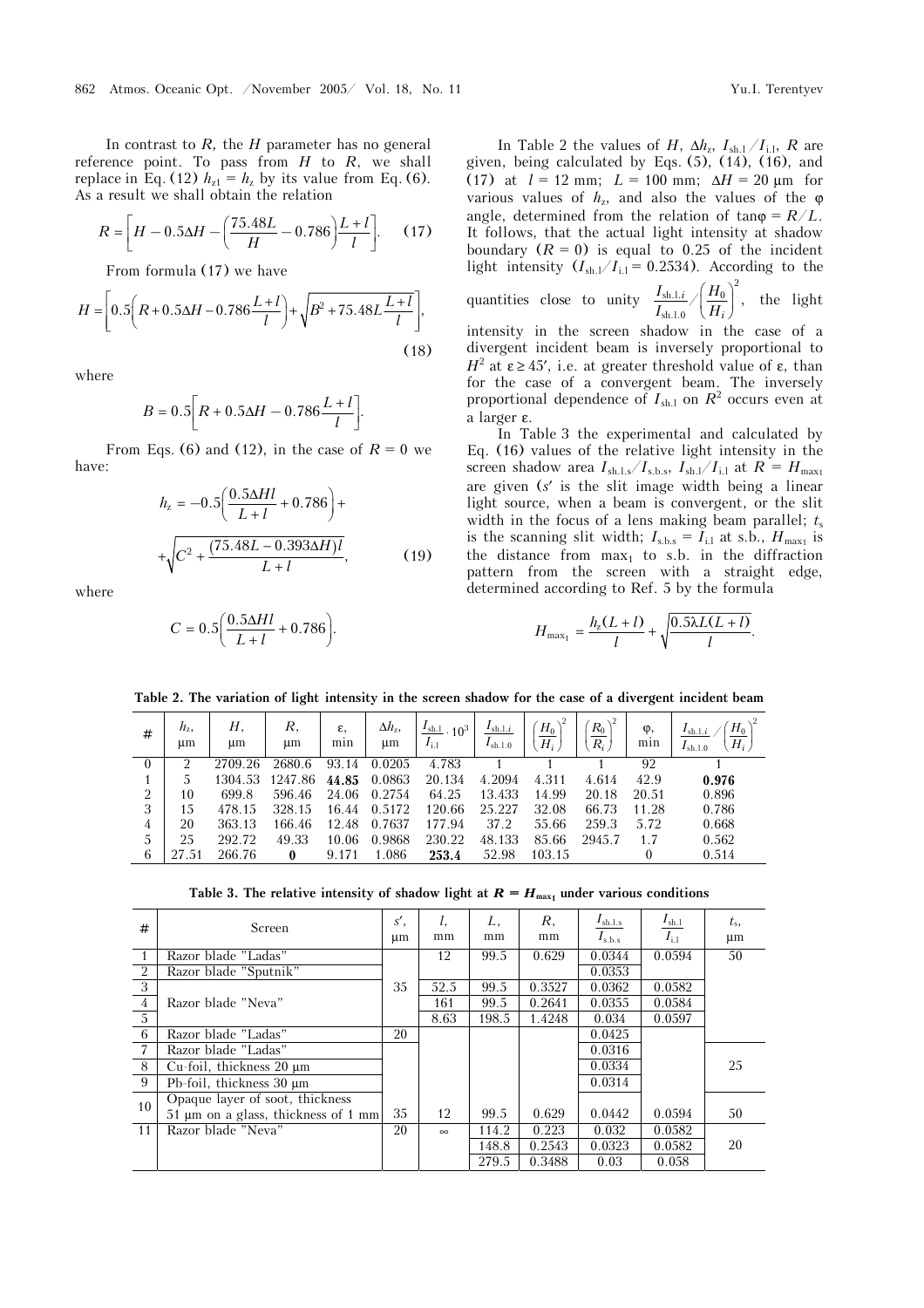Apparently according to the rows 1 to 5 of the Table 3, calculated values of the relative intensity in the screen shadow similarly to the experimental ones have constant value at various *l*, *L*,  $R = l$ ,  $L$ ,  $R = H_{\text{max1}}$ .

Conformity to the experiment in such a peculiarity, and also the equality  $I_{\text{sh.}l}/I_{\text{i.}l} = 0.25$  at s.b. demonstrate the validity of formula (16) convincingly enough.

A smaller value of the experimental intensity compared with the calculated one is caused, in particular, by that the actual width *s*′ of a linear light source is nonzero (Fig. 3).



**Fig. 3.** Diagram explaining the reason of dependence of light intensity in the screen shadow on the linear light source width.

Under these conditions the rays incident on Δ*H* through  $\Delta h_z$  are incident on  $\Delta h_z$  with  $\Delta s' = 2\Delta H l/L$ . The rays *1* incident on  $\Delta h_z$  from more distant parts of *s*′ after the deflection on a screen are incident on the scanning plane external to Δ*H*. Therefore the light flux, which is incident on  $\Delta h_z$  and then coming then through  $\Delta H$ , turns out to be weaker than the light flux which is incident on  $\Delta h_z$ . In addition to the rays deflected toward the screen containing  $\Delta h_z$  the rays 2, deflected in the zone outside  $\Delta h_z$ , also reach  $\Delta H$  thus increasing the flux incident on Δ*H*. All this yields the relation which is different from the above-described between the light fluxes incident on  $\Delta h_z$  and falling on  $\Delta H$ , being a cause of the discrepancy between calculation and the experiment.

From all the above-considered it follows, that reduction of *s*′ should be accompanied by the growth of the experimental relative intensity, while the reduction of  $\Delta H$  by its decrease. Really, according to row 6 of the Table 3 the reduction of *s*′ from 35 to 20 μm has caused the relative intensity increase in the screen shadow from 0.0344 to 0.0425. The reduction of  $t_s$  from 50 up to 25  $\mu$ m, on the contrary, has decreased it a little (see rows 7 to 9).

The other reason of smaller value of the experimental intensity as compared with the calculated one consists in superposition on an edge light, deflected directly to the shadow and characterized by Eq. (16), light reflected from the screen edge after the incidence on it during the deflection toward the screen from smaller  $h<sub>z</sub>$  (Fig. 4). As it was noted in Ref. 1 owing to the half-wave losses at reflection the second component appears in antiphase with the first and consequently attenuates it.



**Fig. 4.** The diagram of formation of the resulting flux of an edge light propagating in the screen shadow.

According to Ref. 6, the application of soot on the screen, reducing the reflected light, causes a significant light amplification in the screen shadow. For the same reason at the use of an opaque soot layer as a screen (row 10) the light intensity in a shadow area grows up to 0.0442.

Recurrence of the performed operations with the use of relation (2) instead of Eq. (1) leads to formulas, valid for different  $\lambda$ , with the factor  $\lambda/0.53$  at a constant 75.48, where  $\lambda$  is in  $\mu$ m.

III. A plane incident wave, λ = 0.53 μm.

The diagram corresponding to this case is depicted in Fig. 5. In it  $R = (H_1 - h_z - 0.5\Delta H)$ . Below we take  $H_1 = H$ .



**Fig. 5.** Diagram explaining the formation of light intensity in the screen shadow in the case of a plane incident wave.

It is easy to understand, that relations necessary in the considered case can be obtained without a preliminary derivation, equating the *l* parameter to infinity in formulas for a diverging beam. They have a form of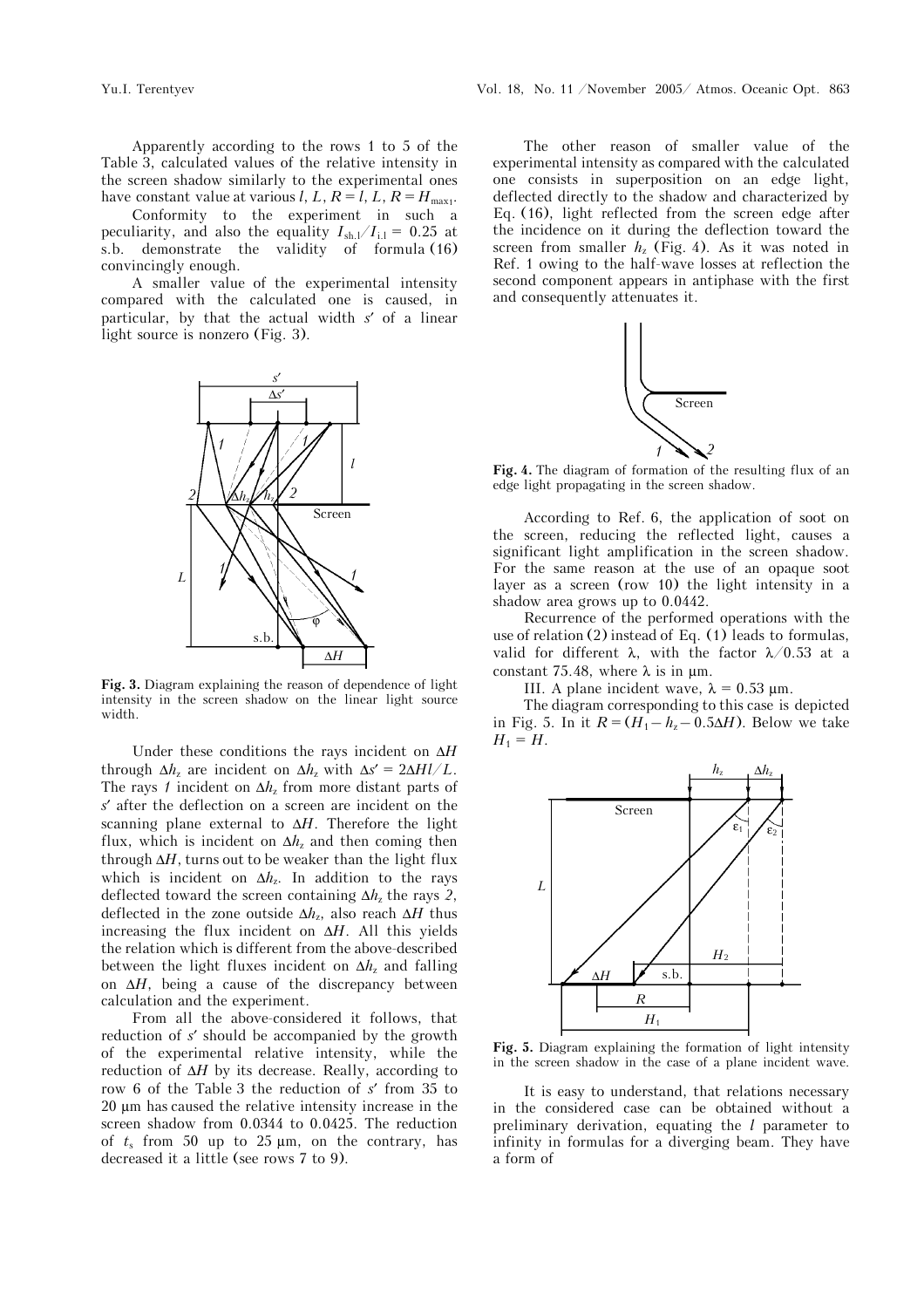$$
\Delta h_z = \left[ -0.5 \left( \frac{75.48L}{H} + H - \Delta H \right) + \sqrt{A^2 + \frac{75.48L\Delta H}{H}} \right],
$$
\n(20)

where

$$
A = 0.5\left(\frac{75.48L}{H} + H - \Delta H\right);
$$
  

$$
I_{\text{sh.1}}/I_{\text{i}} = 0.5\left[-0.5\left(\frac{75.48L}{H\Delta H} + \frac{H}{\Delta H} - 1\right) + \frac{1}{2}\left(0.25\left(\frac{75.48L}{H\Delta H} + \frac{H}{\Delta H} - 1\right)^{2} + \frac{75.48L}{H\Delta H}\right],
$$
 (21)

where  $I_i = I_{i,s} = I_{i,l}$ ;

$$
R = \left(H - \frac{75.48L}{H} - 0.5H + 0.786\right);
$$
 (22)

$$
H = 0.5(R + 0.5\Delta H - 0.786) +
$$
  
+ $\sqrt{0.25(R + 0.5\Delta H - 0.786)^2 + 75.48L}.$  (23)

On the basis of formula for the approximate calculations  $(\sqrt{1 + x}) = (1 + 0.5x)$  at  $x \le 0.09$ ), expression (20) will be transformed to the following form

$$
\Delta h_z = \frac{75.48L\Delta H}{75.48L - H\Delta H + H^2}.
$$
 (24)

In that case  $H^2 \gg (75.48L - H\Delta H)$ 

$$
\Delta h_{z} \approx \frac{75.48L\Delta H}{H^{2}} \text{ and } I_{\text{sh.1}} = I'_{\text{sh.1}} = \frac{75.48L}{2H^{2}} I_{\text{i}}.
$$
 (25)

In Table 4 the values of  $H$ ,  $R$ ,  $\Delta h_z$ ,  $I_{sh}/I_i$ ,  $\varepsilon$ , and  $I'_{\text{sh-1}}/I_{\text{i}}$  calculated by Eqs. (5), (20), (21), (1), and (25) are given for  $L = 100$  mm,  $\Delta H = 20$  µm, and various values of  $h<sub>z</sub>$ .

According to the values of 
$$
\frac{I_{\text{sh.l.i}}}{I_{\text{sh.l.0}}}/\left(\frac{H_0}{H_i}\right)^2 \approx 1
$$
,  $I_{\text{sh.l}}$ 

at the given *L* and  $\varepsilon \ge 12.5' = \varepsilon_{\text{crit}}$  is inversely proportional to  $H^2$ . The inverse proportionality of  $I_{\text{sh.l}}$ to  $R^2$  is established at  $\varepsilon \ge 45' = \varepsilon'_{crit}$  as in the case of a diverging beam. With the increase of *L* the value  $\varepsilon_{\text{crit}}$  essentially decreases;  $\varepsilon_{\text{crit}}'$  varies insignificantly; disturbance of the  $I_{\text{sh.1}}$  dependence on  $R^2$  at  $\varepsilon < \varepsilon_{\text{crit}}'$ becomes slower. So, at the increase of *L* up to 300 mm  $\epsilon_{\text{crit}}$  has reduced down to 6.36′, and  $\epsilon_{\text{crit}}'$  has remained almost the same; at  $h_z = 40 \text{ }\mu\text{m}$  $\left\langle \mathrm{s}\mathrm{h.l.}i\right\rangle \left\langle R_{0}\right\rangle ^{2}$ sh.l.0 /*<sup>i</sup> i*  $I_{\mathrm{sh.l.}i}$  , (  $R$  $\frac{I_{\mathrm{sh.l.}i}}{I_{\mathrm{sh.l.}0}}\sqrt{\left(\frac{R_0}{R_i}\right)^2}$  instead

of 0.473 have increased to 0.805.

From Table 4 it is evident, that the relative light intensity on s.b. is equal to 0.25; the results calculated by Eq. (25) are close to the results obtained on the basis of Eq.  $(21)$  while  $I_{\text{sh}\perp}$  is inversely proportional to  $H^2$ .

According to data from row 11 of the Table 3, in the case of a plane incident wave at  $R = H_{\text{max1}}$  the experimental  $(I_{\text{sh.l.s}} / I_{\text{sh.s}})$  and calculated  $(I_{\text{sh.l}} / I_{\text{il}})$ values of the relative intensity in the shadow area also do not depend on *L*, have the same value and are related in the same way, as in the case of a diverging incident beam.

The comparison of data from Tables 2 and 4 shows, that  $\epsilon_{\rm crit}$  for a parallel incident beam is much less, than under conditions of a diverging beam.

Just as in case of a diverging beam, at  $\lambda \neq 0.53 \,\mu$ m a constant 75.48 in the obtained expressions is necessary to be multiplied by  $\lambda/0.53$ .

The considered relations show the relation of light intensity propagating in the screen shadow, to the ray deflection angles, consisting in dependence of a light flux incident on the scanning slit on the corresponding to it value of  $\Delta h_z$  and the reduction of  $Δh<sub>z</sub>$  with the increase of ε.

The comparison of calculated results with the experimental ones enables one to find out a degree of influence on the intensity of the reflectance and absorptance of the screen edge, and the width of a light source.

**Table 4. The variation of light intensity in the screen shadow for the case of a plane incident wave** 

| #              | $h_{\rm z}$<br>um | Н,<br>μm | R.<br>μm                     | ε,<br>mın | $\Delta h_z$<br>μm | $I_{\text{sh.l}}$ .<br>10 <sup>3</sup><br>$I_{i,1}$ | $\frac{I^\prime_{\rm sh.l}}{I} \cdot 10^3$<br>$I_{i,1}$ | $I_{\text{sh.l.}i}$<br>$I_{\text{sh.l.0}}$ | $H_0$<br>$H_i$ | $R_0$<br>$R_i$ | $H_0$<br>$I_{\text{sh.l.}i}$<br>$H_i$<br>$I_{\rm sh,1,0}$ | $R_{\rm 0}$<br>$I_{\text{sh.l.}i}$<br>$R_i$<br>$I_{\text{sh.}1.0}$ |
|----------------|-------------------|----------|------------------------------|-----------|--------------------|-----------------------------------------------------|---------------------------------------------------------|--------------------------------------------|----------------|----------------|-----------------------------------------------------------|--------------------------------------------------------------------|
| $\theta$       |                   |          | 2709.26 2697.26 93.14 0.0206 |           |                    | 0.515                                               | 0.514                                                   |                                            |                |                |                                                           |                                                                    |
|                |                   |          | 1304.53 1289.53 44.85 0.0896 |           |                    | 2.24                                                | 2.22                                                    | 4.35                                       | 4.31           | 4.37           | 1.008                                                     | 0.994                                                              |
| $\mathfrak{D}$ | 10                | 699.8    | 679.8                        |           | 24.06 0.3122       | 7.805                                               | 7.707                                                   | 15.16                                      | 15             | 15.74          | 1.011                                                     | 0.963                                                              |
| 3              | 20                | 363.1    | 333.1                        |           | 12.48 1.1387       | 28.47                                               | 28.26                                                   | 55.28                                      | 55.66          | 65.56          | 0.993                                                     | 0.843                                                              |
| 4              | 30                | 245.18   | 205.18                       |           | 8.43 2.3833        | 59.58                                               | 62.78                                                   | 115.7                                      | 1221           | 172.82         | 0.947                                                     | 0.67                                                               |
| 5              | 40                | 185.06   | 135.06                       | 6.36      | 3.89               | 97.23                                               | 110.2                                                   | 188.8                                      | 214.32         | 398.8          | 0.881                                                     | 0.473                                                              |
| 6              | 50                | 148.62   | 88.62                        | 5.11      | 5.493              | 137.33                                              | 170.85                                                  | 266.66                                     | 332.3          |                | 0.802                                                     |                                                                    |
|                | 60                | 124.17   | 54.73                        | 4.27      | 7.067              | 176.68                                              |                                                         | 343.06                                     | 476            |                | 0.721                                                     |                                                                    |
| 8              | 81.61             | 91.608   | $\mathbf{0}$                 | 3.15      | 10.045             | 251                                                 | 450                                                     | 487.5                                      | 874.7          |                | 0.557                                                     |                                                                    |